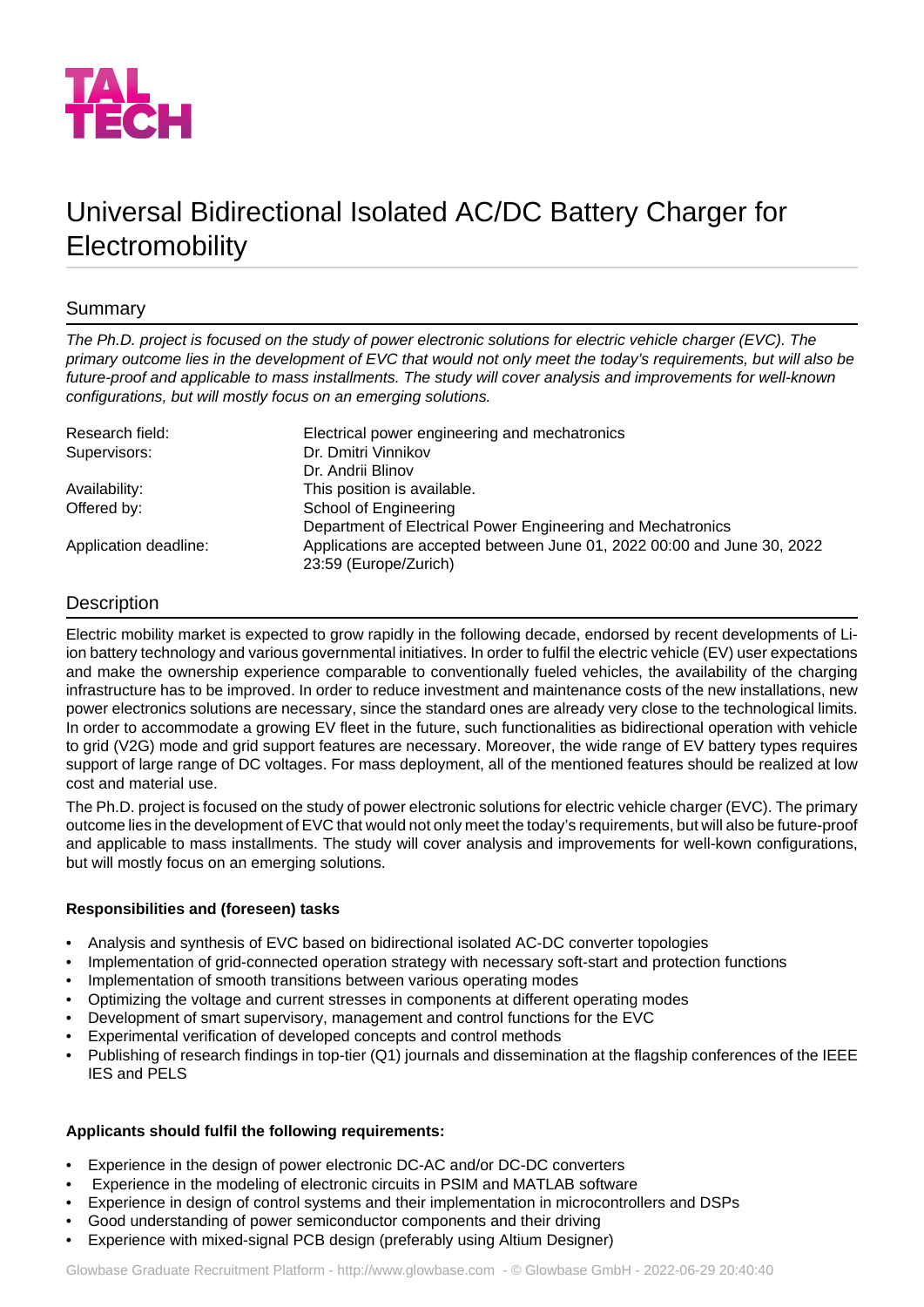

• Experience with closed-loop control systems comprising sensors with analog and digital interfaces

#### **The following experience is beneficial:**

- Experience in designing minimum viable prototype of power converter
- Working knowledge of electromagnetic compatibility
- Industrial experience
- Working knowledge of battery technologies

The candidate should submit a research plan for the topic, including the overall research and data collection strategy. The candidate can expand on the listed research questions and tasks, and propose theoretical lenses to be used.

### **We offer:**

- 4-year PhD position in one of the leading power electronics groups in EU
- Access to state-of-the-art lab facilities
- Collaboration with the world-leading supplier of power electronics components Infineon Austria with possibility of regular visits paid by the company.
- Opportunities for conference visits, research stays and networking with globally leading universities and research centers in the fields of power electronics

#### **About the department and group**

Department of Electrical Power Engineering and Mechatronics was established on 1 January 2017 within the framework of the structural reform of Tallinn University of Technology (TalTech) based on the departments of Electrical Power Engineering, Fundamentals of Electrical Engineering and Mechatronics.

We are an academic structural unit that belongs to the TalTech School of Engineering.

The department conducts teaching at the bachelor, master, and PhD levels, as well as research in the field.

Research in the **Power Electronics Group** is focused on the development and experimental validation of new state of the art power electronic converters for such demanding applications as rolling stock, automotive, telecom and renewable energy systems. Key research directions include synthesis of new converter topologies, development of special control and protection algorithms, implementation of new components and elaboration of design guidelines to further improve the efficiency, power density, reliability and flexibility of the on-market power electronic converters. Other research activities are concentrated on the development of power flow control algorithms and new supervision, fault detection, protection and communication methods for the electronic power distribution networks (Micro- and SmartGrids).

#### **Highlights:**

- Well experienced and dynamic team of young researchers and engineers (1 Professor, 4 Senior Researchers, 1 Senior Lecturer, 3 PostDocs, and 9 full-time Ph.D. students)
- Long-lasting experience in applied design of power electronic converters for different power ranges and applications
- Since October 2011, the group is the European Competence Centre of Power Electronics and an active member of European Centre for Power Electronics (ECPE)
- Strong record of scientific publications (over 60 annually published research papers)
- Project-based PhD programs with research oriented theses
- Strong relations and cooperation with Estonian and Baltic industrial companies
- Strong relations with European universities and research institutions
- Modern laboratory facilities and infrastructure:
- Active participation in EU funded programs and joint research projects